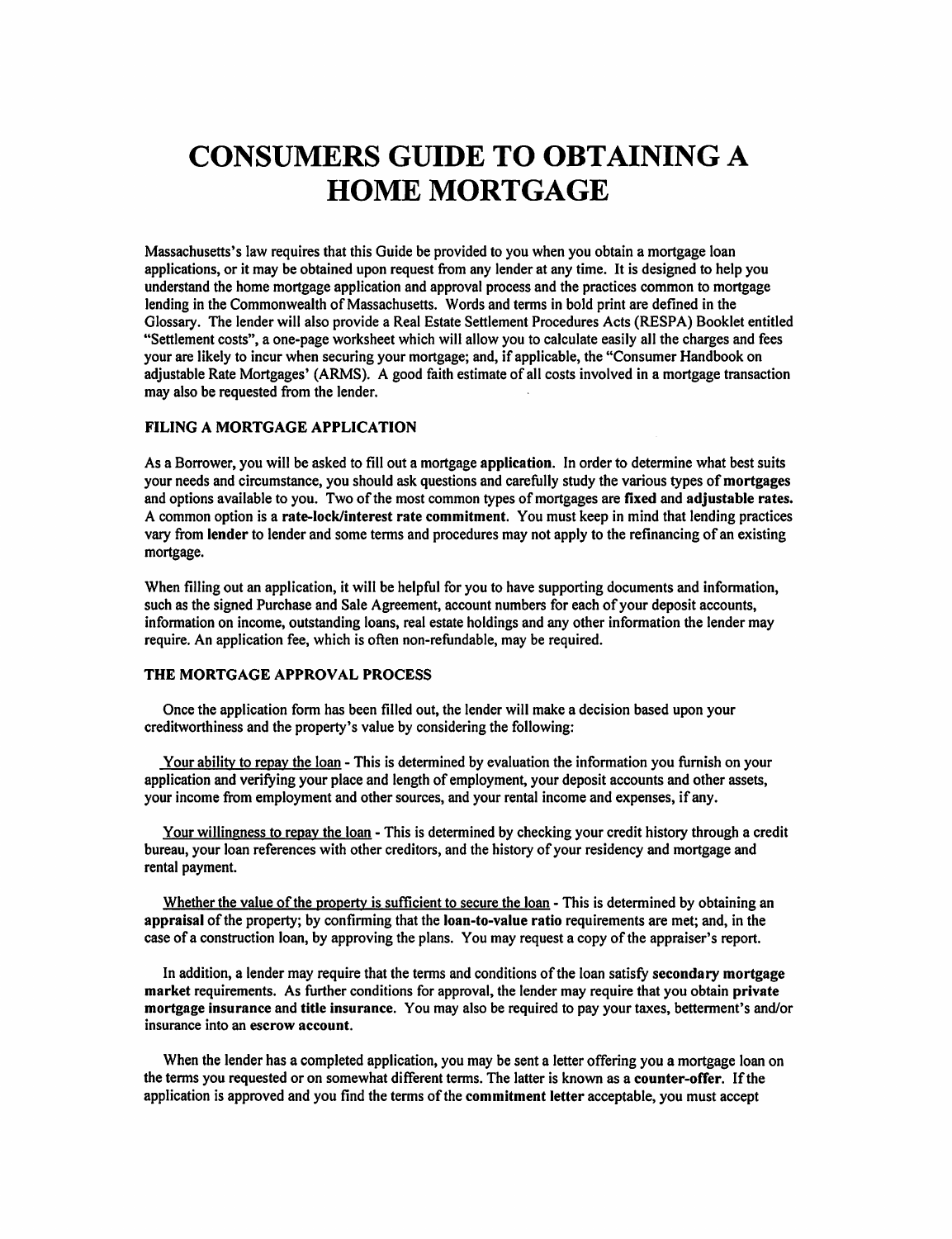those terms in writing. However, the lender may send you a letter denying the mortgage loan. If the application is denied, the lender must give you a specific and accurate reason(s) for denial.

# TIME PERIODS FOR NOTICES AND DISCLOSURES

In general, the overall time period from date of application to closing is approximately 4 to 6 weeks. Certain other factors, however, may cause delays. During this time several notices and disclosures must be provided to you.

Within three business days of the application, you will be given the Truth-in-Lending credit disclosure, and, if applicable, the RESPA disclosure.

The lender must inform you of the status of your application no later than 21 business days from the date of application. By that time the lender must either:

1) Approve or deny your application. In this case, you will be given no further notices on the status of your application; or,

2) Mail or deliver to you an oral or written statement that your application is not substantially complete and indicate the following; what verification information it requires to make a decision on your application; what information has been received but is not complete; and what information has not yet been received. If you receive this type of notice, then, after the lender receives the missing or incomplete information, you will receive a notice that your application is complete or be informed of the lender's decision on your application. This may be an approval, a denial, or a counter-offer; or,

3) Give you written notice informing you that your application is substantially complete but that more information may be required by certain third parties. If you are sent this type of notice, you will receive within 30 days a letter informing you of the lender's decision on your application. This may be an approval, a denial, or a counter offer.

If the application is denied, the Equal Credit Opportunity Act requires and adverse action notice to be sent within 30 days of the completed application stating a specific and accurate reason(s) for the action taken. A counter-offer that is not accepted by the borrower extends the notice period to 90 days. You will also be notified upon denials to whether you may appeal the decision to a Mortgage Review Board.

#### **OTHER NOTICES**

Additional notices or disclosures you may receive during the application process are Notice of Right of Rescission, Urea Formaldehyde Foam Insulation (UFFI) Notice, and the availability of the appraisal.

#### **THE CLOSING**

The closing represents the final step in the mortgage application process. An attorney will do a title search on the property, prepare the legal documents necessary for the closing of the loan, and provide you and/or your attorney with the exact closing costs. The closing attorney may be hired directly by the lender or the lender may permit you to select the attorney. Massachusetts law requires that you be notified at the time of application that the lender's attorney represents the lender and that you may want to hire your own attorney to represent you. You will, however, most likely have to pay for the services of both the lender's attorney and your own attorney.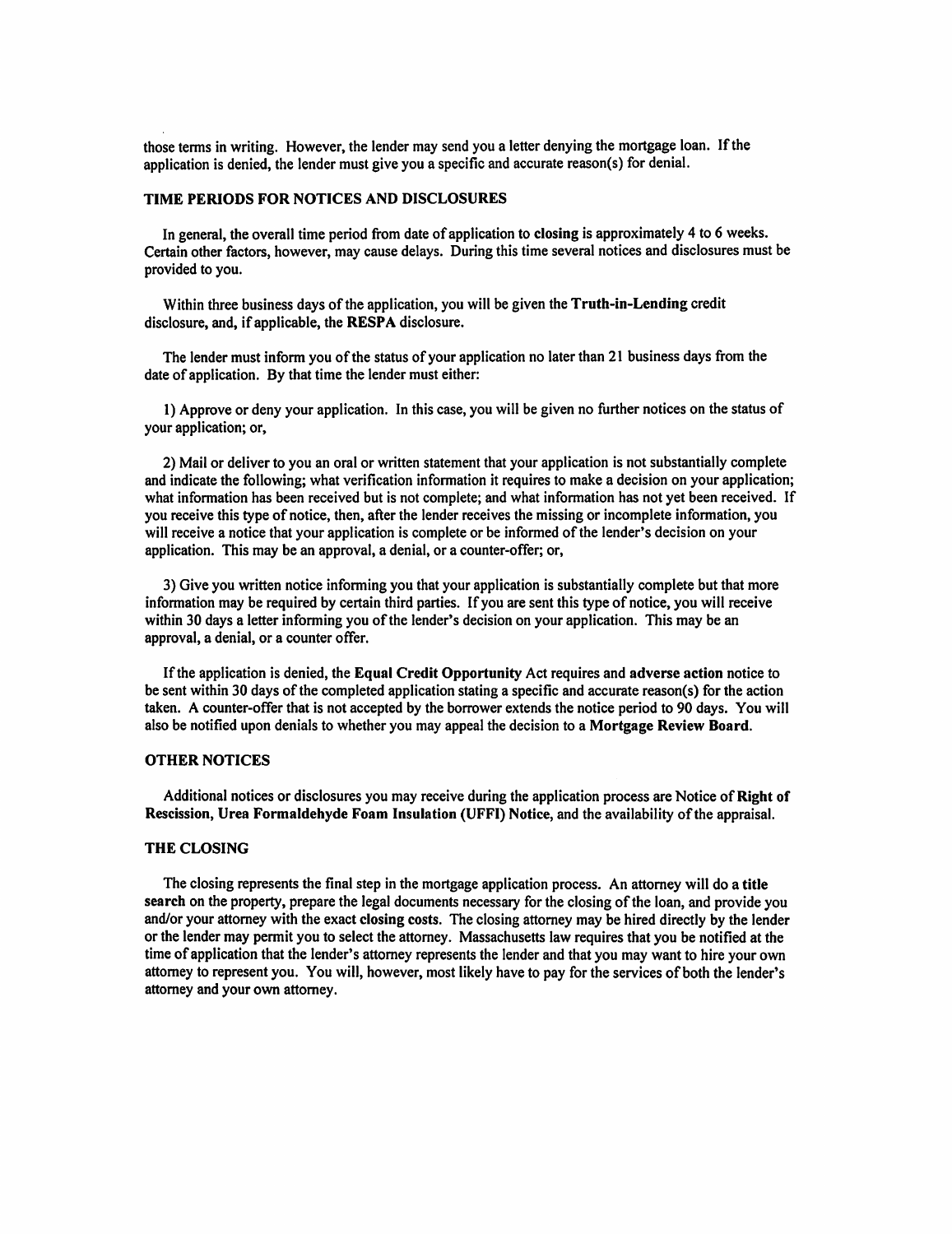# **GLOSSARY**

Adjustable or Variable Rate Mortgage (ARM or VRM) - a mortgage loan in which the interest rate varies in accordance with changes in a specified index, and may result in changed monthly payments. For further information, refer to the "Consumer Handbook on Adjustable Rate Mortgages".

Adverse Action - a denial of a loan in an amount and on terms acceptable to the borrowers.

Annual Percentage Rate {APR) - the actual cost of credit to the borrower, including interest and certain other charges, expressed as a yearly rate and calculated over the life of the loan. A guide to compare the cost of loans.

Application - an oral or written request for an extension of credit. Usually a printed form on which the lender collects credit, income and debt information about a prospective borrower, plus facts about the property being used to secure the loan. A fee may be charged at the time of application.

Appraisal - an inspection of the property to assure that its market value exceeds the amount of the loan. A fee may be charged for the appraisal.

Borrower - the person, sometimes referred to as the mortgagor, who obtains s a mortgage loan.

Closing - the time and date set for the transfer of the property from seller to buyer and/or for the signing of the loan documents.

Closing or Settlement Costs - fees, in addition to the purchase price of the property, charged at closing which include but are not limited to lawyer's fees, title search and insurance, survey charges and fees to record the deed, mortgage and other documents. For further information, refer to the booklet entitled "Settlement Costs".

Commitment Letter - a lender's written offer to grant a mortgage loan outlining the terms, the amount of the loan, the interest rate and other conditions. It can also serve a s communication of the lender's decision on the borrower's application.

Counter-Offer - an offer made by the lender to grant credit other than in the amount or terms requested by the applicant.

Equal Credit Opportunity Act - federal and state laws that prohibit discrimination in the granting of credit based on race, color, religion, national origin, sex, marital status, age, or whether a person is receiving public assistance or alimony.

**Escrow Account - money collected in advance by the lender, usually on a monthly basis, for the payment** of real estate taxes, betterment's and/or insurance.

Fixed Rate Mortgage - a conventional mortgage loan with set interest rate and equal monthly payments for the entire term of the loan.

Lender - the entity or person, sometimes referred to as the mortgagee, who offers the mortgage loan.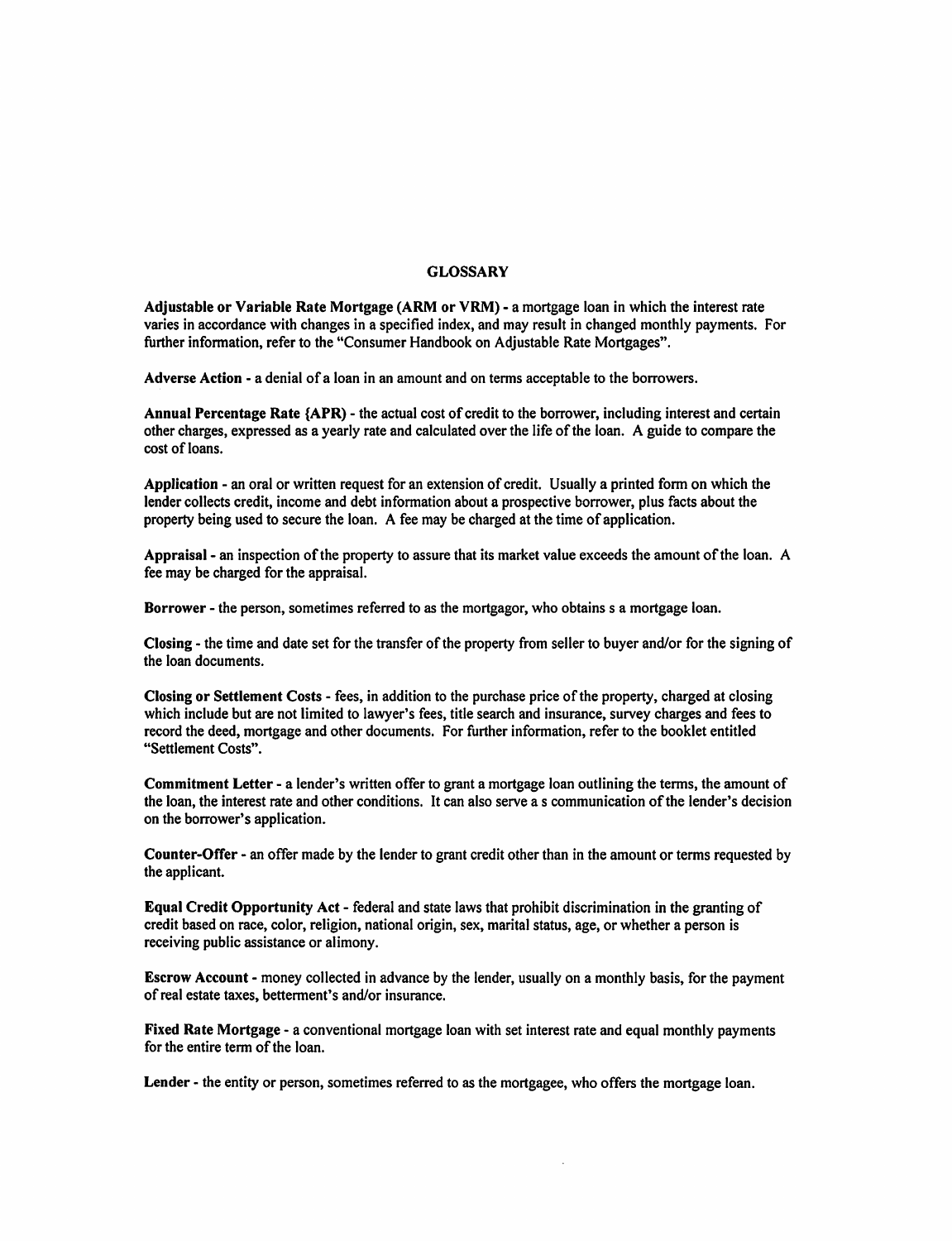Lien - a legal claim, granted by contract or by a court, against property. A mortgage is one kind of lien.

Loan-to-Value Ratio - the percentage comparison between the unpaid principal balance of the mortgage and the sales price and the appraised value of the property, whichever is lower.

Mortgage - a lien placed by the lender on the borrower's property and removed when the note has been paid in full. If the borrower defaults on the note, the lender can sell the property to satisfy the debt.

Mortgage Review Board - a voluntary board consisting of an equal number of lenders and community representatives who will review the residential mortgage loans denied by participating lenders where the applicants believe the denial was based on the location of the property.

Note - the borrower's legally binding written promise to repay a debt to a lender on a specified date.

Point - an often non-refundable sum of money, equal to one percent of the principal amount of a mortgage, charged by the lender to cover certain costs of making a loan. The number of points that may be charged is limited by law.

Private Mortgage Insurance - protection for lenders against borrower default. Paid for by the borrower and usually required when the down payment is less than 20% of the purchase price.

Rate-Lock Agreement/Interest Rate Commitment - a written agreement by which a lender will hold an interest rate on a mortgage for a specified period of time. The terms and conditions of a rate lock agreement vary from lender to lender.

(RESPA) Real Estate Settlement Procedures Act - a federal law that requires a good faith estimate of closing costs required to be given on certain first mortgages. For further information refer to the booklet entitled "Settlement Costs".

Right of Rescission - state and federal laws that allow consumers who refinance first mortgages and certain second mortgages to cancel their contract and receive a refund of all fees. This must take place within three business days following the closing, or following the delivery of the required information and rescission forms and disclosures, whichever occurs last.

Secondary Mortgage Market - investors who purchase residential mortgages originated by lenders.

Title Insurance - protection against loss due to defects in the title that were not uncovered in the title search and not listed in the title report. Both the lender and the borrower may purchase title insurance to protect their own interests.

Title Search - an examination of legal records to check the validity and completeness of the title to the property. The title search should uncover any lien, overdue assessments or other claims against the property.

Truth-in-Lending - federal and state laws that require lenders to provide borrowers with full disclosure of the true cost of a loan and easy-to-understand information about the annual percentage rate and terms of the loan.

Urea Formaldehyde Foam Insulation (UFFI) Notice - a state law requiring borrower or seller to disclose to a lender the absence or presence of UFFI and the formaldehyde level in a dwelling.

cons.doc 02/00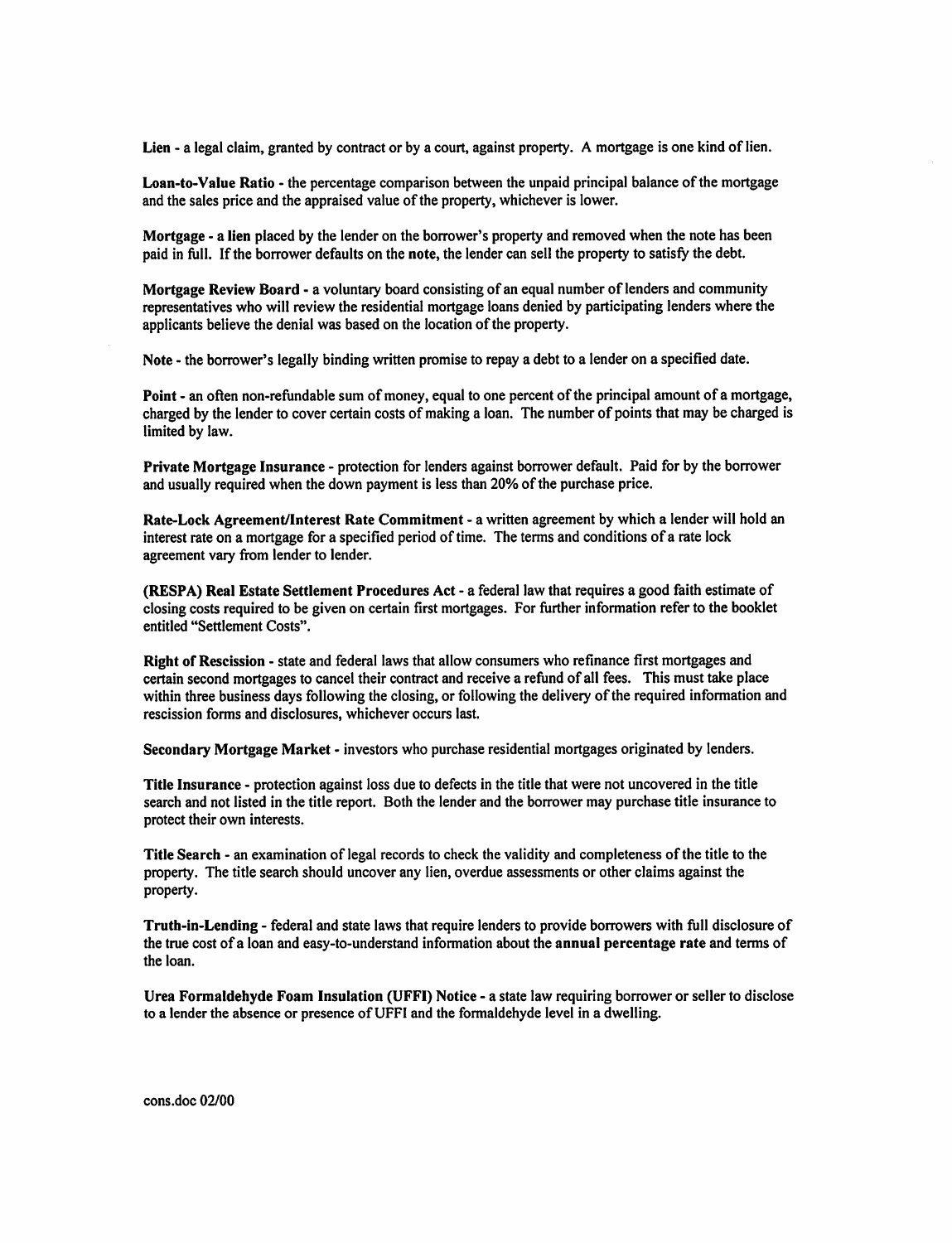# Approved Mortgage Counselors

| <b>Agency Name</b>                                                             | <b>Street</b>                            | City              | <b>ZIP</b> | Phone                     | Languages/ Other Than English                                                                       |
|--------------------------------------------------------------------------------|------------------------------------------|-------------------|------------|---------------------------|-----------------------------------------------------------------------------------------------------|
| <b>Cambridge Credit Counseling Corporation</b>                                 | 67 Hunt St                               | Agawam            | 01001      | 800-757-1788              | Italian, Polish, Spanish                                                                            |
| CCCS of Southern New England, a division of MMI                                | 409 Main St Room 105                     | Amherst           | 01002      | 800-308-2227              | Spanish                                                                                             |
| American Consumer Credit Counseling                                            | 130 Rumford Ave                          | Auburndale        | 02466      | 800-769-3571              |                                                                                                     |
| CCCS of Southern New England, a division of MMI                                | 100 Cummings Center Ste 311H             | <b>Beverly</b>    | 01905      | 800-308-2227/978-922-4123 | Spanish                                                                                             |
| Action for Boston Community Development                                        | 178 Tremont St                           | <b>Boston</b>     | 02111      | 617-348-6449              | Hindi, Spanish, Other                                                                               |
| Asian American Civic Association                                               | 200 Tremont St                           | <b>Boston</b>     | 02116      | 617-426-9492              | Chinese (Mandarin), Cantonese                                                                       |
| Asian Community Development Corporation                                        | 38 Oak St                                | <b>Boston</b>     | 02111      | 617-482-2380              | Cantonese, Chinese (Mandarin) (NOT<br>English)                                                      |
| CCCS of Southern New England, a division of MMI                                | 31 Milk St                               | <b>Boston</b>     | 02109      | 866-232-9080/800-308-2227 | Spanish                                                                                             |
| Citizens Housing and Planning Association. Inc.                                | 18 Tremont St                            | <b>Boston</b>     | 02108      | 617-742-0820              |                                                                                                     |
| City of Boston, Dept. of Neighborhood Development/Boston<br><b>Home Center</b> | 26 Court St, 8th Floor                   | <b>Boston</b>     | 02108      | 617-635-0458              | Spanish                                                                                             |
| <b>Greater Boston Legal Services</b>                                           | 197 Friend St                            | <b>Boston</b>     | 02114      | 617-371-1234              | Arabic, Cantonese, Chinese (Mandarin),<br>French, Hindi, Polish, Portuguese,<br>Spanish, Vietnamese |
| Metropolitan Boston Housing Partnership, Inc.                                  | 125 Lincoln St. 5th Floor                | Boston            | 02111      | 617-425-6662/617-859-0400 | Chinese (Mandarin), French, Russian,<br>Spanish, Vietnamese                                         |
| Money Management International                                                 | 8 Winter St, 7th Floor                   | <b>Boston</b>     |            | 617-426-6644              |                                                                                                     |
| Neighborhood Assistance Corporation of America                                 | 3593 Washington St                       | <b>Boston</b>     |            | 617-250-6244              |                                                                                                     |
| Neighborhood of Affordable Housing Inc. NOAH                                   | 143 Border St                            | <b>Boston</b>     | 02128      | 617-418-8246              | French, Spanish                                                                                     |
| <b>NID-HCA Phipps</b>                                                          | 1509 Blue Hill Ave                       | Boston            | 02126      | 617-296-3693              |                                                                                                     |
| Allston Brighton Community Development Corp.                                   | 320 Washington St                        | <b>Brighton</b>   | 02135      | 617-787-3874              | Spanish                                                                                             |
| City of Cambridge, Community Development Department                            | 344 Broadway                             | Cambridge         | 02139      | 617-349-4622              |                                                                                                     |
| <b>Chelsea Restoration Corporation</b>                                         | 154 Pearl St, Office #2                  | Chelsea           | 02150      | 617-889-2277              | Spanish                                                                                             |
| <b>Hilltown CDC</b>                                                            | P.O. Box 17                              | Chesterfield      | 01012      | 413-296-4536              |                                                                                                     |
| <b>Chicopee Community Development</b>                                          | 38 Center Street, P. O. Box 149          | Chicopee          | 01014      | 413-594-4711              |                                                                                                     |
| Chicopee Neighborhood Development Corporation                                  | 38 Center St                             | Chicopee          | 01020      | 413-592-8080              |                                                                                                     |
| Codman Square Neighborhood Development Corp.                                   | 587 Washington St                        | Dorchester        | 02124      | 617-825-4224              |                                                                                                     |
| Massachusetts Affordable Housing Alliance                                      | 1803 Dorchester Ave                      | Dorchester        | 02124      | 617-265-8995              |                                                                                                     |
| Vietaid, Inc.                                                                  | 42 Charles St                            | Dorchester        | 02122      | 617-822-3717              | Vietnamese                                                                                          |
| Neighborhood of Affordable Housing, Inc.                                       | 143 Border St                            | East Boston       | 02128      | 617-567-5882              | Spanish                                                                                             |
| Catholic Social Services - Fall River                                          | 1600 Bay St<br>P.O. Box M/South Station  | <b>Fall River</b> | 02724      | 508-674-4681-124          | Portuguese, Spanish                                                                                 |
| Fall River Affordable Housing Corp.                                            | P.O. Box 510, 111 Durfee Street          | <b>Fall River</b> | 02720      | 508-677-2220              |                                                                                                     |
| Twin Cities Community Development Corp.                                        | 195 Kimball St                           | Fitchburg         | 01420      | 978-342-9561-17           | Spanish                                                                                             |
| South Middlesex Opportunity Council                                            | 300 Howard Street                        | Framingham        | 01701      | 508-8872-0765             | Spanish, Portuguese                                                                                 |
| <b>Greater Gardner CDC</b>                                                     | 8 Parker St                              | Gardner           | 01440      | 978-630-2975              |                                                                                                     |
| RCAP Solutions, Inc.                                                           | 205 School St                            | Gardner Worcester | 01440      | 978-630-6789              | French, Spanish                                                                                     |
| <b>Gloucester Housing Authority</b>                                            | 259 Washington Street, PO Box 1599       | Gloucester        | 01931      | 978-281-4770              |                                                                                                     |
| Community Action, Inc.                                                         | 145 Essex St                             | Haverhill         | 01832      | 978-373-1971              |                                                                                                     |
| <b>Holyoke Housing Authority</b>                                               | 475 Maple St                             | Holyoke           | 01040      | 413-539-2229              |                                                                                                     |
| Massachusetts Fair Housing Center                                              | 57 Suffolk St                            | Holyoke           | 01040      | 1-800-675-7309            |                                                                                                     |
| Solutions Community Development Corp.                                          | 254 Maple St                             | Holyoke           | 01040      | 413-315-6017-13           | Spanish                                                                                             |
| Housing Assistance Corp.                                                       | 460 West Main St                         | Hyannis           | 02601      | 508-771-5400              |                                                                                                     |
| Ecumenical Social Action Committee, Inc.                                       | 3313 Washington St                       | Jamaica Plain     | 02130      | 617-524-4820/2555         | Spanish                                                                                             |
| <b>NACA</b>                                                                    | 3607 Washington St/3593 Washington<br>St | Jamaica Plain     | 02130      | 617-250-6222/6244         | Spanish, Creole                                                                                     |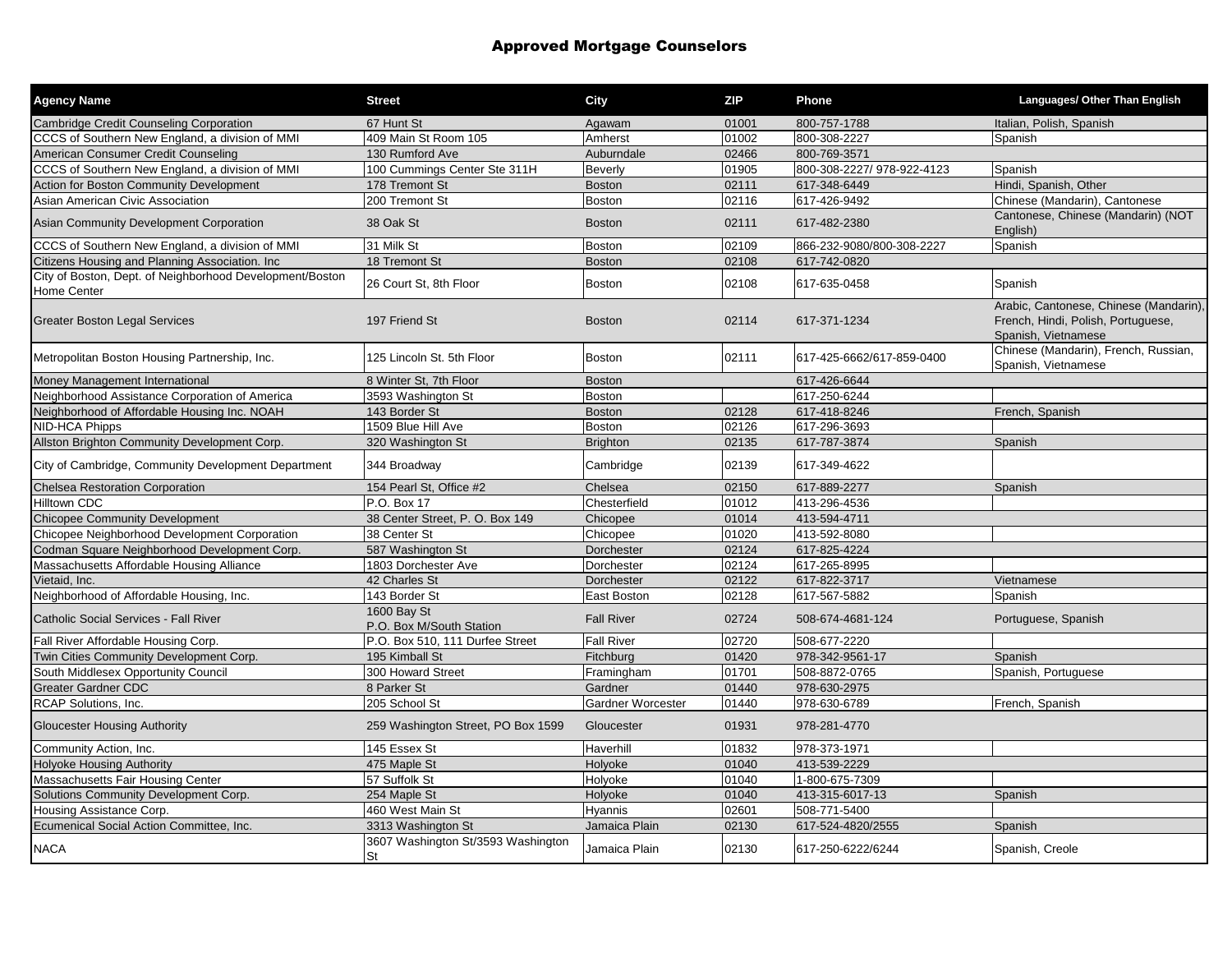| <b>Agency Name</b>                                                           | <b>Street</b>                    | City                    | <b>ZIP</b> | Phone                     | Languages/ Other Than English                         |
|------------------------------------------------------------------------------|----------------------------------|-------------------------|------------|---------------------------|-------------------------------------------------------|
| South Shore Housing Development Corp.                                        | 169 Summer St                    | Kingston                | 02364      | 781-422-4225/4200         | Spanish, Portuguese                                   |
| Arlington Community Trabajando, Inc.                                         | 599 Canal St, 5th Floor West     | Lawrence                | 01840      | 978-685-6274              |                                                       |
| City of Lawrence, Community Development<br>Department/Planning & Development | 147 Haverhill St                 | Lawrence                | 01840      | 978-794-5891              |                                                       |
| awrence CommunityWorks, Inc.                                                 | 168 Newbury St                   | Lawrence                | 01841      | 978-685-3115              | Spanish                                               |
| <b>NACA</b>                                                                  | 6 Broadway St                    | Lawrence                | 01841      | 978-687-3993              | Spanish                                               |
| Cambodian American League of Lowell, Inc.                                    | 60 Middlesex St                  | Lowell                  | 01852      | 978-454-3707              | Cambodian, French, Vietnamese                         |
| Coalition for a Better Care                                                  | 517 Moody St 3rd floor           | Lowell                  | 01854      | 978-452-7523              | Arabic, Cambodian                                     |
| Community Teamwork, Inc.                                                     | 167 Dutton St                    | Lowell                  | 01852      | 978-459-0551              | Spanish                                               |
| Homeowner Options for Massachusetts Elders                                   | 87 Hale Street, 2nd Floor        | Lowell                  | 02184      | 978-970-0012              | Spanish                                               |
| Merrimack Valley Housing Partnership                                         | P.O. Box 1042                    | Lowell                  | 01853      | 978-459-8490              | Spanish                                               |
| Money Management International                                               | 40 Central St.                   | Lowell                  | 01852      | 866-232-9080              | Spanish                                               |
| ynn Housing Authority                                                        | 10 Church St                     | Lynn                    | 01902      | 781-477-2800              |                                                       |
| Malden Redevelopment Authority/North Shore Consortium                        | 200 Pleasant Street, Room 621    | Malden                  | 02148      | 781-324-5720              | Spanish                                               |
| <b>Catholic Social Services</b>                                              | 59 Rockland St                   | New Bedford             | 02740      | 508-674-4681              | Portuguese, Spanish                                   |
| CCCS of Southern New England, a division of MMI                              | 888 Purchase St, Ste 319         | New Bedford             | 02740      | 866-232-9080              | Spanish                                               |
| New Bedford Office of Housing and Community Development                      | 608 Pleasant St                  | <b>New Bedford</b>      | 02740      | 508-979-1500              |                                                       |
| Coastal Homebuyer Programs, LLC                                              | P.O. Box 661                     | Newburyport             | 01950      | 978-992-4106              |                                                       |
| CCCS of Southern New England, a division of MMI                              | 90 Orne St. 2nd Floor            | North Attleboro         |            | 800-308-2227              |                                                       |
| Lower Cape Cod CDC/Community development Partnership                         | PO Box 1860                      | North Eastham           | 02651      | 508-240-7873              |                                                       |
| Northampton Valley CDC                                                       | 30 Market Street                 | Northampton             | 01060      | 413-586-5855              |                                                       |
| Berkshire County Regional Housing Authority                                  | 1 Fenn St. 4th Floor             | Pittsfield              | 01201      | 413-443-7138-16           |                                                       |
| Berkshire Housing Development Corp.                                          | 74 North St, Room 302            | Pittsfield              | 01201      | 413-499-1630              | Spanish                                               |
| CCCS of Southern New England, a division of MMI                              | 34 Depot St, Suite 202           | Pittsfield              | 01202      | 800-308-2227              | Spanish                                               |
| Plymouth Redevelopment Authority                                             | 11 Lincoln St                    | Plymouth                | 02360      | 508-747-1620/508-830-4115 | Arabic, Cambodian                                     |
| Neighborhood Housing Services of the South Shore                             | 422 Washington St                | Quincy                  | 02169      | 617-770-2227-29           |                                                       |
| Quincy Community Action Programs, Inc.                                       | 1509 Hancock St                  | Quincy                  | 02169      | 617-479-8181-100          | Cantonese, Chinese (Mandarin),<br>Spanish, Vietnamese |
| CCCS of Southern New England, a division of MMI                              | 247 North Main St Suite 200      | Randolph                | 02368      | 866-232-9080              | Spanish                                               |
| Nuestra Comunidad Development Corporation                                    | 54 Warren St, Ste 200            | Roxbury                 | 02119      | 617-318-1253/617-427-3599 | Spanish, English, Haitian Creole,<br>French           |
| Urban Edge Housing Corp.                                                     | 1542 Columbus Ave, Ste 2         | Roxbury                 | 02119      | 617-989-9307              | Spanish                                               |
| Somerville Community Corporation                                             | 337 Somerville Avenue, 2nd Floor | Somerville              | 02143      | 617-776-5931              | Spanish, Portuguese                                   |
| Southern Worcester County CDC                                                |                                  | Southbridge             |            | 508-459-3320              |                                                       |
| HAP, Inc.                                                                    | 322 Main St                      | Springfield             | 01105      | 413-233-1611/1500         | Spanish                                               |
| Hungry Hill CDC                                                              | 776 Liberty St                   | Springfield             | 01104      | 413-788-9014              |                                                       |
| <b>NACA</b>                                                                  | 1623 main St                     | Springfield             | 01103      | 413-788-6220              | Spanish                                               |
| Springfield Neighborhood Housing Services                                    | 111 Wilbraham Rd                 | Springfield             | 01109      | 413-739-4737              | Spanish                                               |
| Springfield Office of Housing and Neighborhood Services                      | 1600 East Columbus Ave           | Springfield             | 01103      | 413-787-6500              |                                                       |
| Springfield Partners for Community Action                                    | 619 State St                     | Springfield             | 01109      | 413-263-6500-6561         | Russian, Spanish, Vietnamese                          |
| Community Service Network, Inc.                                              | 136 Elm St                       | Stoneham                | 02180      | 781-438-5981/1977         | Spanish                                               |
| Pro-Home, Inc.                                                               | 40 Summer St                     | Taunton                 | 02780      | 508-821-2514/1092         |                                                       |
| Rural Development Inc.                                                       | 42 Canal Road                    | <b>Turners Falls</b>    | 01376      | 413-863-9781-150          |                                                       |
| Watch CDC                                                                    | 517 Moody St                     | Waltham                 | 02453      | 781-891-6689              | Spanish                                               |
| <b>Watertown Community Housing</b>                                           | 63 Mt. Auburn St                 | Watertown               | 02472      | 617-923-3505              |                                                       |
| CCCS of Southern New England, a division of MMI                              | 59 Interstate Dr, Ste. 10        | <b>West Springfield</b> | 01089      | 800-308-2227              | Spanish                                               |